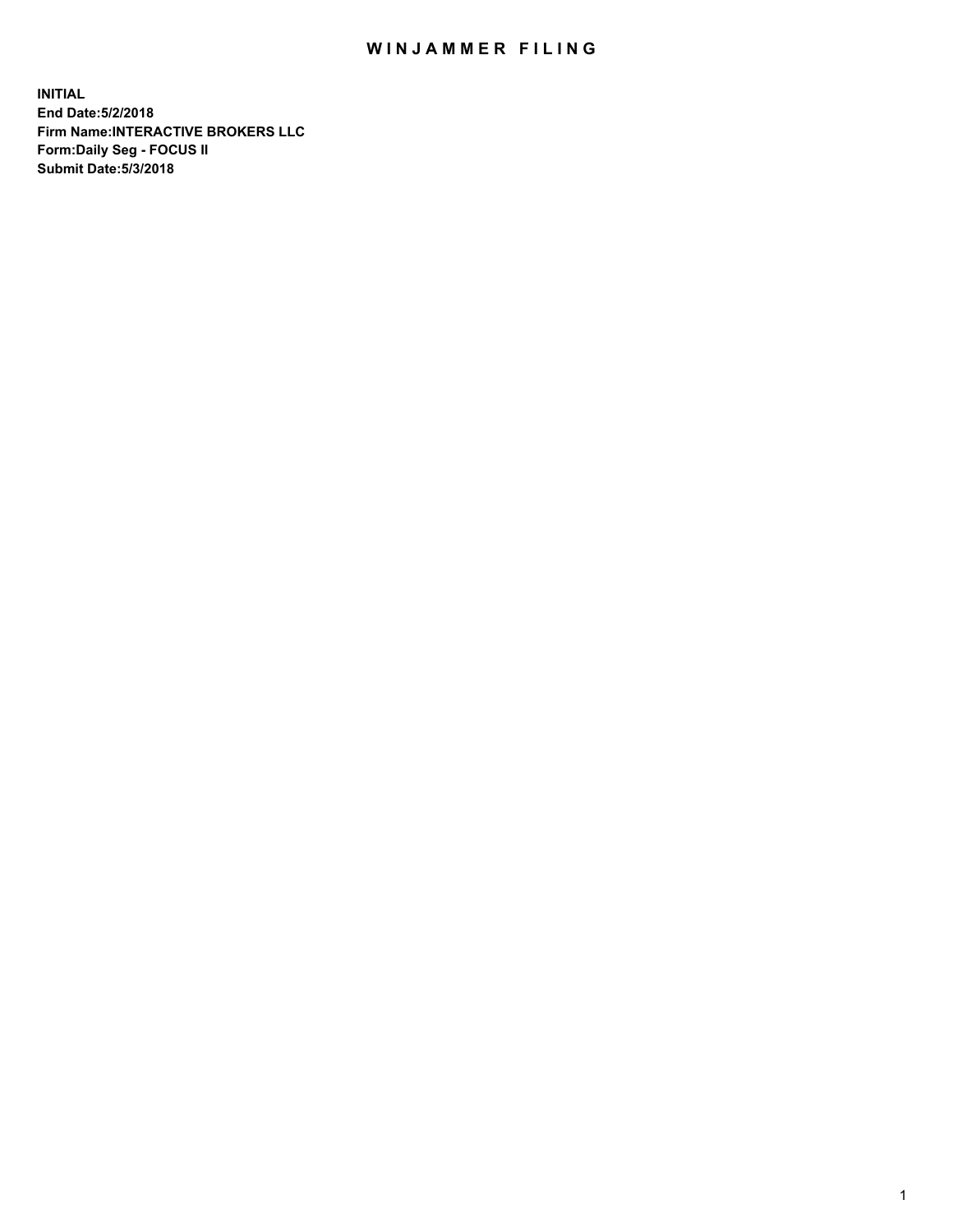## **INITIAL End Date:5/2/2018 Firm Name:INTERACTIVE BROKERS LLC Form:Daily Seg - FOCUS II Submit Date:5/3/2018 Daily Segregation - Cover Page**

| Name of Company<br><b>Contact Name</b><br><b>Contact Phone Number</b><br><b>Contact Email Address</b>                                                                                                                                                                                                                          | <b>INTERACTIVE BROKERS LLC</b><br>James Menicucci<br>203-618-8085<br>jmenicucci@interactivebrokers.c<br>om |
|--------------------------------------------------------------------------------------------------------------------------------------------------------------------------------------------------------------------------------------------------------------------------------------------------------------------------------|------------------------------------------------------------------------------------------------------------|
| FCM's Customer Segregated Funds Residual Interest Target (choose one):<br>a. Minimum dollar amount: ; or<br>b. Minimum percentage of customer segregated funds required:%; or<br>c. Dollar amount range between: and; or<br>d. Percentage range of customer segregated funds required between:% and%.                          | $\overline{\mathbf{0}}$<br>$\overline{\mathbf{0}}$<br>155,000,000 245,000,000<br>00                        |
| FCM's Customer Secured Amount Funds Residual Interest Target (choose one):<br>a. Minimum dollar amount: ; or<br>b. Minimum percentage of customer secured funds required:%; or<br>c. Dollar amount range between: and; or<br>d. Percentage range of customer secured funds required between: % and %.                          | $\overline{\mathbf{0}}$<br>0<br>80,000,000 120,000,000<br>00                                               |
| FCM's Cleared Swaps Customer Collateral Residual Interest Target (choose one):<br>a. Minimum dollar amount: ; or<br>b. Minimum percentage of cleared swaps customer collateral required:% ; or<br>c. Dollar amount range between: and; or<br>d. Percentage range of cleared swaps customer collateral required between:% and%. | $\overline{\mathbf{0}}$<br>$\underline{\mathbf{0}}$<br>0 <sub>0</sub><br>0 <sub>0</sub>                    |

Attach supporting documents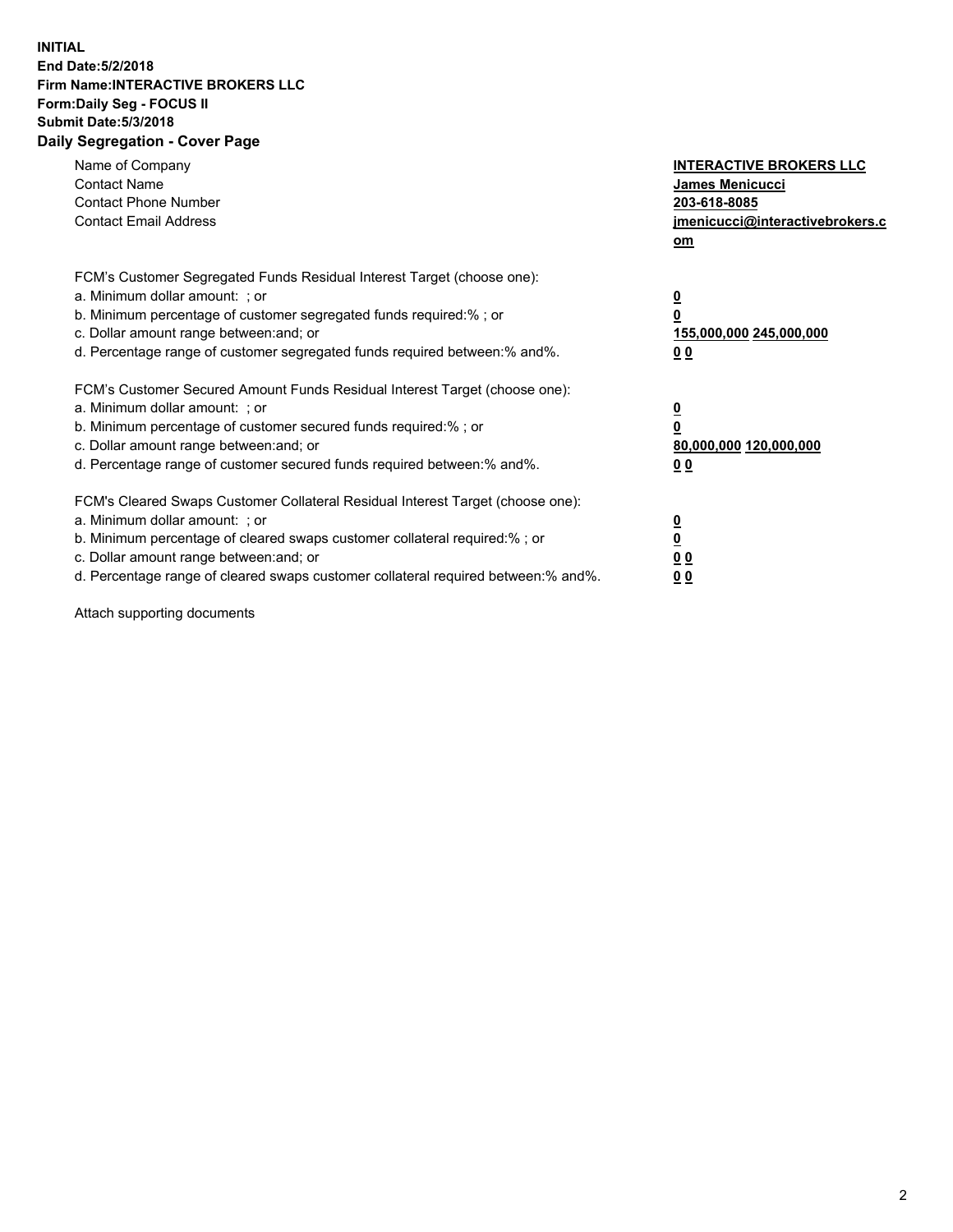## **INITIAL End Date:5/2/2018 Firm Name:INTERACTIVE BROKERS LLC Form:Daily Seg - FOCUS II Submit Date:5/3/2018 Daily Segregation - Secured Amounts**

|     | Foreign Futures and Foreign Options Secured Amounts                                         |                                  |
|-----|---------------------------------------------------------------------------------------------|----------------------------------|
|     | Amount required to be set aside pursuant to law, rule or regulation of a foreign            | $0$ [7305]                       |
|     | government or a rule of a self-regulatory organization authorized thereunder                |                                  |
| 1.  | Net ledger balance - Foreign Futures and Foreign Option Trading - All Customers             |                                  |
|     | A. Cash                                                                                     | 445,175,616 [7315]               |
|     | B. Securities (at market)                                                                   | $0$ [7317]                       |
| 2.  | Net unrealized profit (loss) in open futures contracts traded on a foreign board of trade   | <b>-5,215,425</b> [7325]         |
| 3.  | Exchange traded options                                                                     |                                  |
|     | a. Market value of open option contracts purchased on a foreign board of trade              | 285,443 [7335]                   |
|     | b. Market value of open contracts granted (sold) on a foreign board of trade                | <u>-54,206</u> [7337]            |
| 4.  | Net equity (deficit) (add lines 1.2. and 3.)                                                | 440,191,428 [7345]               |
| 5.  | Account liquidating to a deficit and account with a debit balances - gross amount           | 8,776 [7351]                     |
|     | Less: amount offset by customer owned securities                                            | 0 [7352] 8,776 [7354]            |
| 6.  | Amount required to be set aside as the secured amount - Net Liquidating Equity              | 440,200,204 [7355]               |
|     | Method (add lines 4 and 5)                                                                  |                                  |
| 7.  | Greater of amount required to be set aside pursuant to foreign jurisdiction (above) or line |                                  |
|     |                                                                                             | 440,200,204 [7360]               |
|     | 6.                                                                                          |                                  |
|     | FUNDS DEPOSITED IN SEPARATE REGULATION 30.7 ACCOUNTS                                        |                                  |
| 1.  | Cash in banks                                                                               |                                  |
|     | A. Banks located in the United States                                                       | 98,556,465 [7500]                |
|     | B. Other banks qualified under Regulation 30.7                                              | 0 [7520] 98,556,465 [7530]       |
| 2.  | Securities                                                                                  |                                  |
|     | A. In safekeeping with banks located in the United States                                   | 371,363,870 [7540]               |
|     | B. In safekeeping with other banks qualified under Regulation 30.7                          | 0 [7560] 371,363,870 [7570]      |
| 3.  | Equities with registered futures commission merchants                                       |                                  |
|     | A. Cash                                                                                     | $0$ [7580]                       |
|     | <b>B.</b> Securities                                                                        | $0$ [7590]                       |
|     | C. Unrealized gain (loss) on open futures contracts                                         | $0$ [7600]                       |
|     | D. Value of long option contracts                                                           | $0$ [7610]                       |
|     | E. Value of short option contracts                                                          | 0 [7615] 0 [7620]                |
| 4.  | Amounts held by clearing organizations of foreign boards of trade                           |                                  |
|     | A. Cash                                                                                     | $0$ [7640]                       |
|     | <b>B.</b> Securities                                                                        | $0$ [7650]                       |
|     | C. Amount due to (from) clearing organization - daily variation                             | $0$ [7660]                       |
|     | D. Value of long option contracts                                                           | $0$ [7670]                       |
|     | E. Value of short option contracts                                                          | 0 [7675] 0 [7680]                |
| 5.  | Amounts held by members of foreign boards of trade                                          |                                  |
|     | A. Cash                                                                                     | 101,158,086 [7700]               |
|     | <b>B.</b> Securities                                                                        | $0$ [7710]                       |
|     | C. Unrealized gain (loss) on open futures contracts                                         | -7,082,078 [7720]                |
|     | D. Value of long option contracts                                                           | 285,443 [7730]                   |
|     | E. Value of short option contracts                                                          | -54,206 [7735] 94,307,245 [7740] |
| 6.  | Amounts with other depositories designated by a foreign board of trade                      | $0$ [7760]                       |
| 7.  | Segregated funds on hand                                                                    | $0$ [7765]                       |
| 8.  | Total funds in separate section 30.7 accounts                                               | 564,227,580 [7770]               |
| 9.  | Excess (deficiency) Set Aside for Secured Amount (subtract line 7 Secured Statement         | 124,027,376 [7380]               |
|     | Page 1 from Line 8)                                                                         |                                  |
| 10. | Management Target Amount for Excess funds in separate section 30.7 accounts                 | 80,000,000 [7780]                |
| 11. | Excess (deficiency) funds in separate 30.7 accounts over (under) Management Target          | 44,027,376 [7785]                |
|     |                                                                                             |                                  |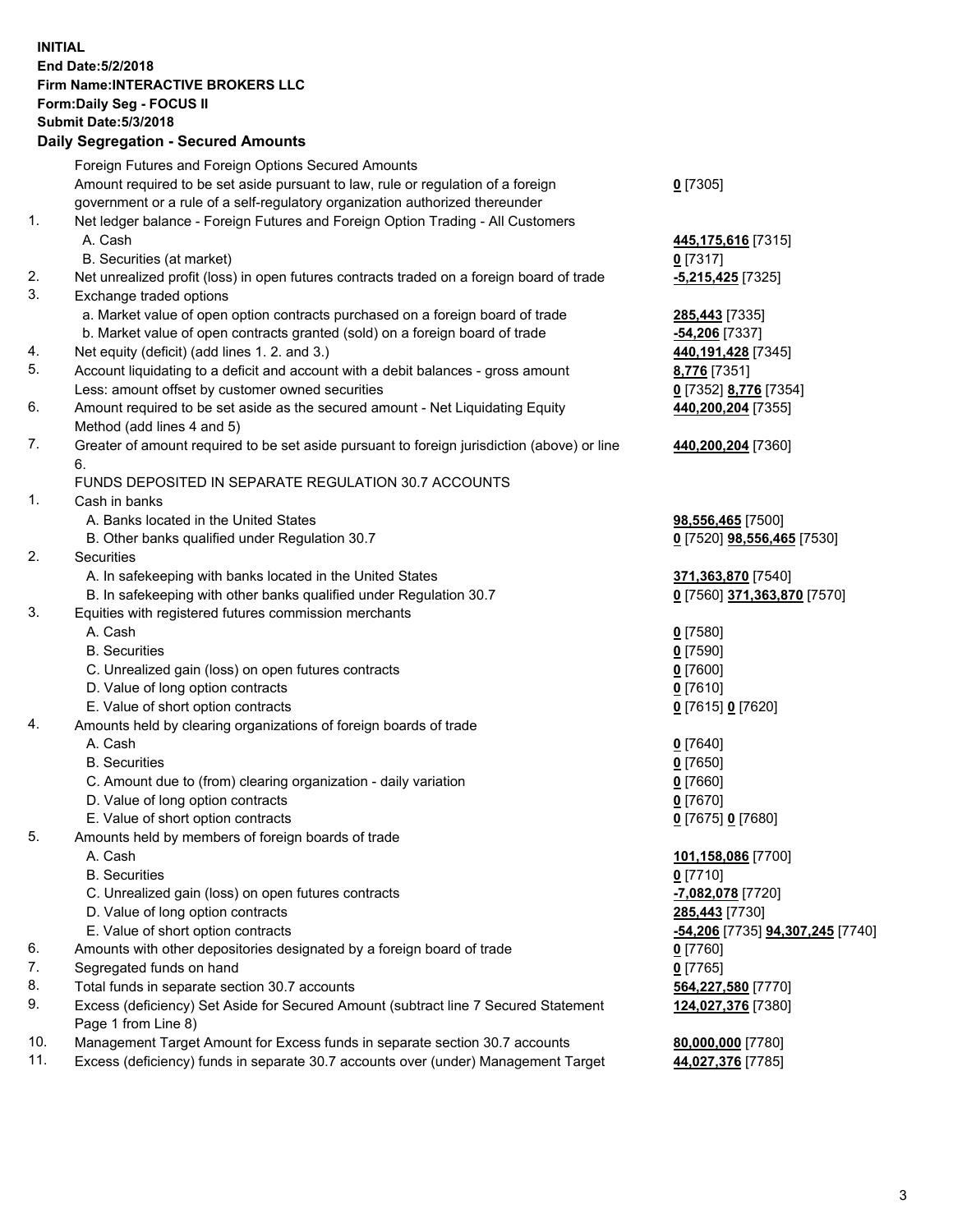**INITIAL End Date:5/2/2018 Firm Name:INTERACTIVE BROKERS LLC Form:Daily Seg - FOCUS II Submit Date:5/3/2018 Daily Segregation - Segregation Statement** SEGREGATION REQUIREMENTS(Section 4d(2) of the CEAct) 1. Net ledger balance A. Cash **4,040,057,008** [7010] B. Securities (at market) **0** [7020] 2. Net unrealized profit (loss) in open futures contracts traded on a contract market **48,120,745** [7030] 3. Exchange traded options A. Add market value of open option contracts purchased on a contract market **168,284,691** [7032] B. Deduct market value of open option contracts granted (sold) on a contract market **-184,977,736** [7033] 4. Net equity (deficit) (add lines 1, 2 and 3) **4,071,484,708** [7040] 5. Accounts liquidating to a deficit and accounts with debit balances - gross amount **156,311** [7045] Less: amount offset by customer securities **0** [7047] **156,311** [7050] 6. Amount required to be segregated (add lines 4 and 5) **4,071,641,019** [7060] FUNDS IN SEGREGATED ACCOUNTS 7. Deposited in segregated funds bank accounts A. Cash **625,364,713** [7070] B. Securities representing investments of customers' funds (at market) **2,572,227,941** [7080] C. Securities held for particular customers or option customers in lieu of cash (at market) **0** [7090] 8. Margins on deposit with derivatives clearing organizations of contract markets A. Cash **21,458,519** [7100] B. Securities representing investments of customers' funds (at market) **1,084,313,137** [7110] C. Securities held for particular customers or option customers in lieu of cash (at market) **0** [7120] 9. Net settlement from (to) derivatives clearing organizations of contract markets **-9,175,889** [7130] 10. Exchange traded options A. Value of open long option contracts **168,319,252** [7132] B. Value of open short option contracts **-185,014,157** [7133] 11. Net equities with other FCMs A. Net liquidating equity **0** [7140] B. Securities representing investments of customers' funds (at market) **0** [7160] C. Securities held for particular customers or option customers in lieu of cash (at market) **0** [7170] 12. Segregated funds on hand **0** [7150] 13. Total amount in segregation (add lines 7 through 12) **4,277,493,516** [7180] 14. Excess (deficiency) funds in segregation (subtract line 6 from line 13) **205,852,497** [7190] 15. Management Target Amount for Excess funds in segregation **155,000,000** [7194] **50,852,497** [7198]

16. Excess (deficiency) funds in segregation over (under) Management Target Amount Excess